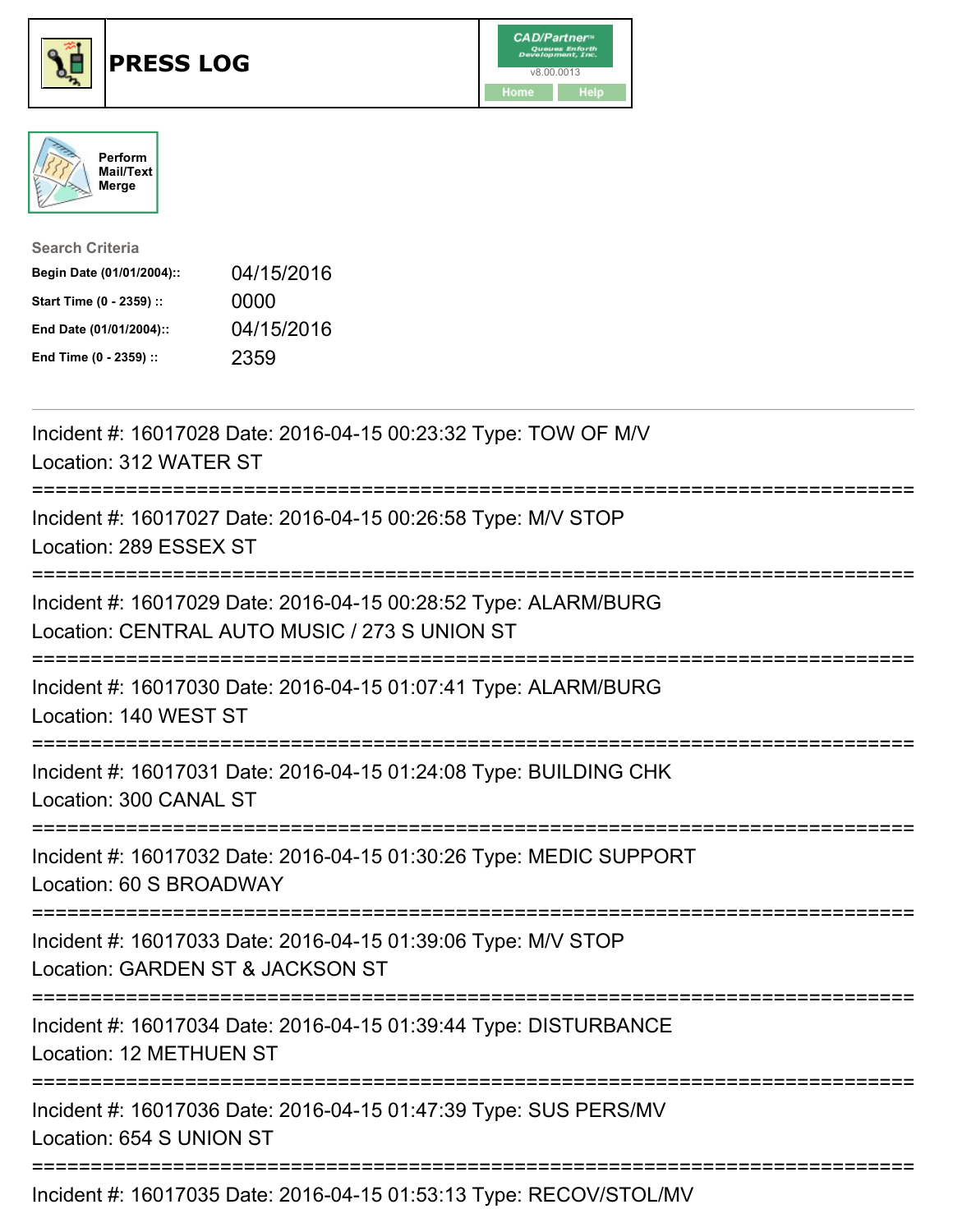Location: 40 CRESCENT ST

| Incident #: 16017037 Date: 2016-04-15 02:05:14 Type: HIT & RUN PRO<br>Location: ERVING AV & LAWRENCE ST               |
|-----------------------------------------------------------------------------------------------------------------------|
| Incident #: 16017038 Date: 2016-04-15 02:23:46 Type: NOISE ORD<br>Location: 354 BROADWAY                              |
| Incident #: 16017039 Date: 2016-04-15 02:36:48 Type: M/V STOP<br>Location: MAY ST & RAILROAD ST                       |
| Incident #: 16017040 Date: 2016-04-15 02:40:47 Type: BUILDING CHK<br>Location: 300 CANAL ST                           |
| Incident #: 16017041 Date: 2016-04-15 02:42:25 Type: BUILDING CHK<br>Location: 136 ESSEX ST                           |
| Incident #: 16017042 Date: 2016-04-15 02:49:10 Type: BUILDING CHK<br>Location: 317 S BROADWAY                         |
| Incident #: 16017043 Date: 2016-04-15 02:49:45 Type: BUILDING CHK<br>Location: HAPPY TIME LAUNDRY MAT / 191 PARKER ST |
| Incident #: 16017044 Date: 2016-04-15 02:52:25 Type: M/V STOP<br>Location: ANDOVER ST & PARKER ST                     |
| Incident #: 16017045 Date: 2016-04-15 03:05:55 Type: BUILDING CHK<br>Location: COMMUNITY AV & HAVERHILL ST            |
| Incident #: 16017046 Date: 2016-04-15 03:14:41 Type: BUILDING CHK<br>Location: 258 S UNION ST                         |
| Incident #: 16017047 Date: 2016-04-15 03:24:42 Type: BUILDING CHK<br>Location: MCDONALDS / 50 BROADWAY                |
| Incident #: 16017048 Date: 2016-04-15 03:28:41 Type: BUILDING CHK<br>Location: ANCHOR AUTO / 140 WEST ST              |
| Incident #: 16017049 Date: 2016-04-15 03:30:52 Type: M/V STOP<br>Location: 700 ESSEX ST                               |
| Incident #: 16017050 Date: 2016-04-15 03:34:10 Type: M/V STOP                                                         |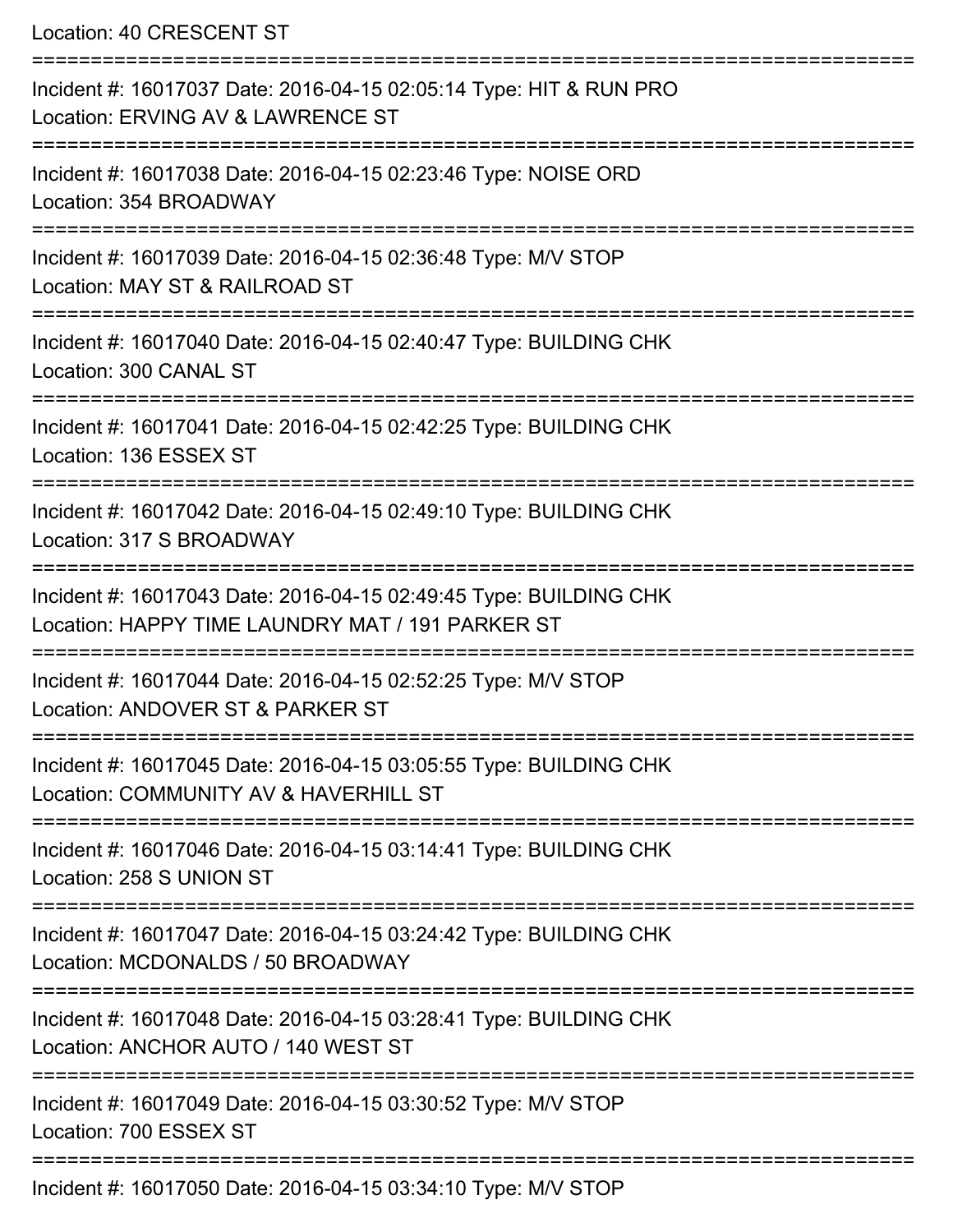| Incident #: 16017051 Date: 2016-04-15 03:38:57 Type: BUILDING CHK<br>Location: WINTHROP AV                       |
|------------------------------------------------------------------------------------------------------------------|
| Incident #: 16017052 Date: 2016-04-15 03:53:00 Type: BUILDING CHK<br>Location: 11 LOWELL ST                      |
| Incident #: 16017053 Date: 2016-04-15 03:53:45 Type: M/V STOP<br>Location: RT114                                 |
| Incident #: 16017054 Date: 2016-04-15 03:59:39 Type: BUILDING CHK<br>Location: CANAL ST & UNION ST               |
| Incident #: 16017055 Date: 2016-04-15 04:00:35 Type: BUILDING CHK<br>Location: SHOWCASE CINEMA / 6 CHICKERING ST |
| Incident #: 16017056 Date: 2016-04-15 04:01:44 Type: BUILDING CHK<br>Location: SHOWCASE CINEMA / 141 WINTHROP AV |
| Incident #: 16017057 Date: 2016-04-15 04:57:08 Type: M/V STOP<br>Location: DURSO AV & MARLBORO ST                |
| Incident #: 16017058 Date: 2016-04-15 06:28:36 Type: BUILDING CHK<br>Location: LEMICOM / 390 ESSEX ST            |
| Incident #: 16017059 Date: 2016-04-15 06:31:24 Type: M/V STOP<br>Location: BROADWAY & CANAL ST                   |
| Incident #: 16017060 Date: 2016-04-15 07:02:38 Type: PARK & WALK<br><b>Location: BROADWAY</b>                    |
| Incident #: 16017061 Date: 2016-04-15 07:17:50 Type: CLOSE STREET<br><b>Location: EASTON ST</b>                  |
| Incident #: 16017062 Date: 2016-04-15 07:23:58 Type: CLOSE STREET<br><b>Location: BUNKERHILL ST</b>              |
| Incident #: 16017063 Date: 2016-04-15 07:33:06 Type: CK WELL BEING<br>Location: 11 DAISY ST                      |
| Incident #: 16017064 Date: 2016-04-15 07:42:25 Type: M/V STOP                                                    |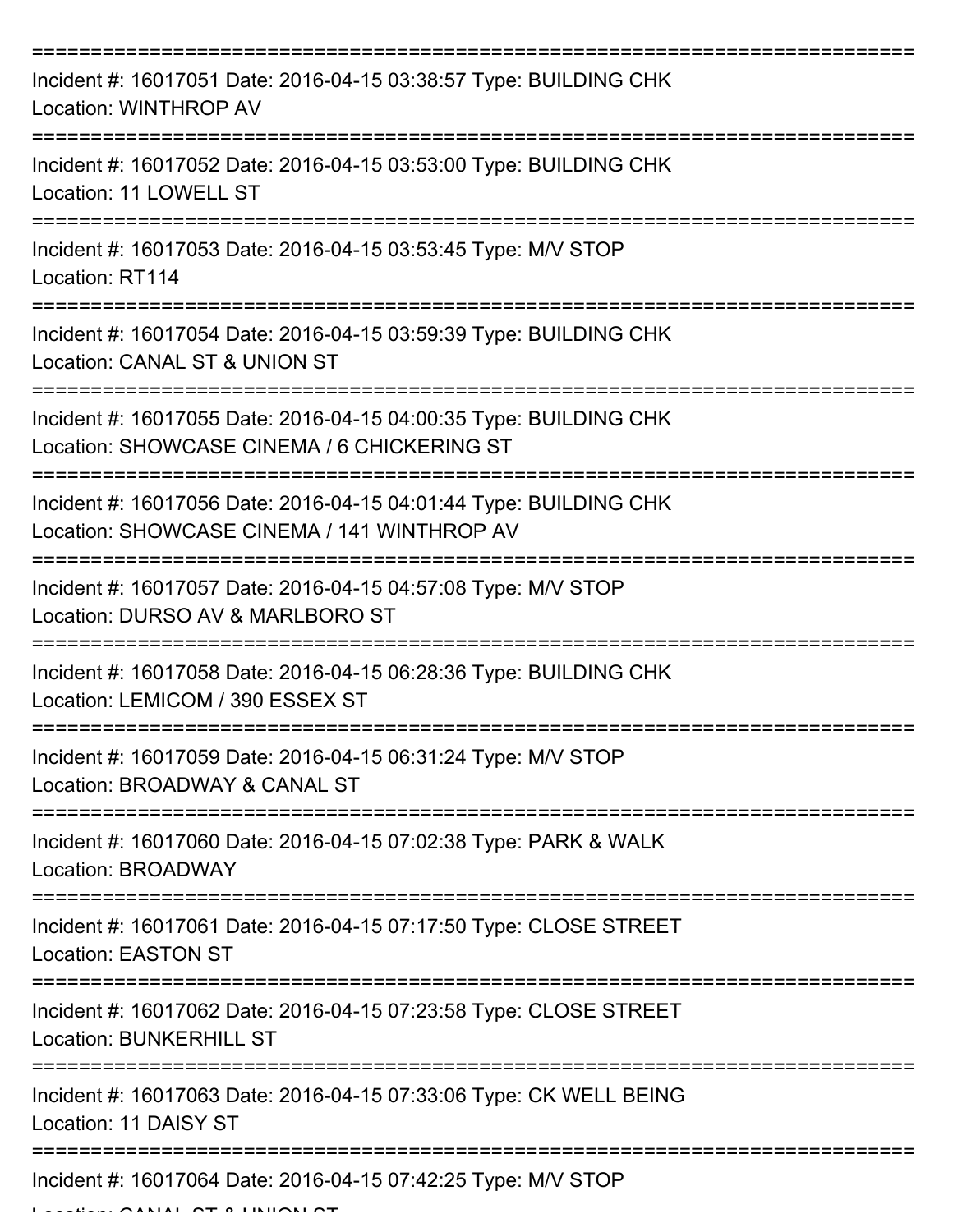| Incident #: 16017065 Date: 2016-04-15 07:43:32 Type: SUS PERS/MV<br>Location: 239 JACKSON ST                     |
|------------------------------------------------------------------------------------------------------------------|
| Incident #: 16017066 Date: 2016-04-15 07:46:52 Type: ALARM/BURG<br>Location: 95 JACKSON ST                       |
| Incident #: 16017067 Date: 2016-04-15 08:01:57 Type: M/V STOP<br><b>Location: CENTRAL BRIDGE</b>                 |
| Incident #: 16017068 Date: 2016-04-15 08:05:48 Type: CK WELL BEING<br>Location: 11 DAISY ST #2                   |
| Incident #: 16017069 Date: 2016-04-15 08:13:03 Type: VIO CITY ORD<br>Location: 55 AVON ST                        |
| Incident #: 16017070 Date: 2016-04-15 08:16:00 Type: M/V STOP<br><b>Location: APPLETON ST</b>                    |
| Incident #: 16017071 Date: 2016-04-15 08:16:32 Type: M/V STOP<br>Location: HOLIDAY INN EXPRESS / 224 WINTHROP AV |
| Incident #: 16017072 Date: 2016-04-15 08:17:26 Type: M/V STOP<br>Location: BROADWAY & CROSS ST                   |
| Incident #: 16017073 Date: 2016-04-15 08:54:18 Type: UNWANTEDGUEST<br>Location: 233 HAVERHILL ST                 |
| Incident #: 16017074 Date: 2016-04-15 08:55:50 Type: AUTO ACC/PED<br>Location: 1 GENERAL ST                      |
| Incident #: 16017076 Date: 2016-04-15 09:11:24 Type: STOL/MV/PAS<br>Location: 116 STEARNS AV FL 3                |
| Incident #: 16017075 Date: 2016-04-15 09:12:06 Type: ALARM/BURG<br>Location: AUTO HAUS INC / 134 WEST ST         |
| Incident #: 16017077 Date: 2016-04-15 09:22:33 Type: A&B PAST<br>Location: 56 COMMON ST                          |
| Incident #: 16017078 Date: 2016-04-15 09:26:43 Type: KEEP PEACE                                                  |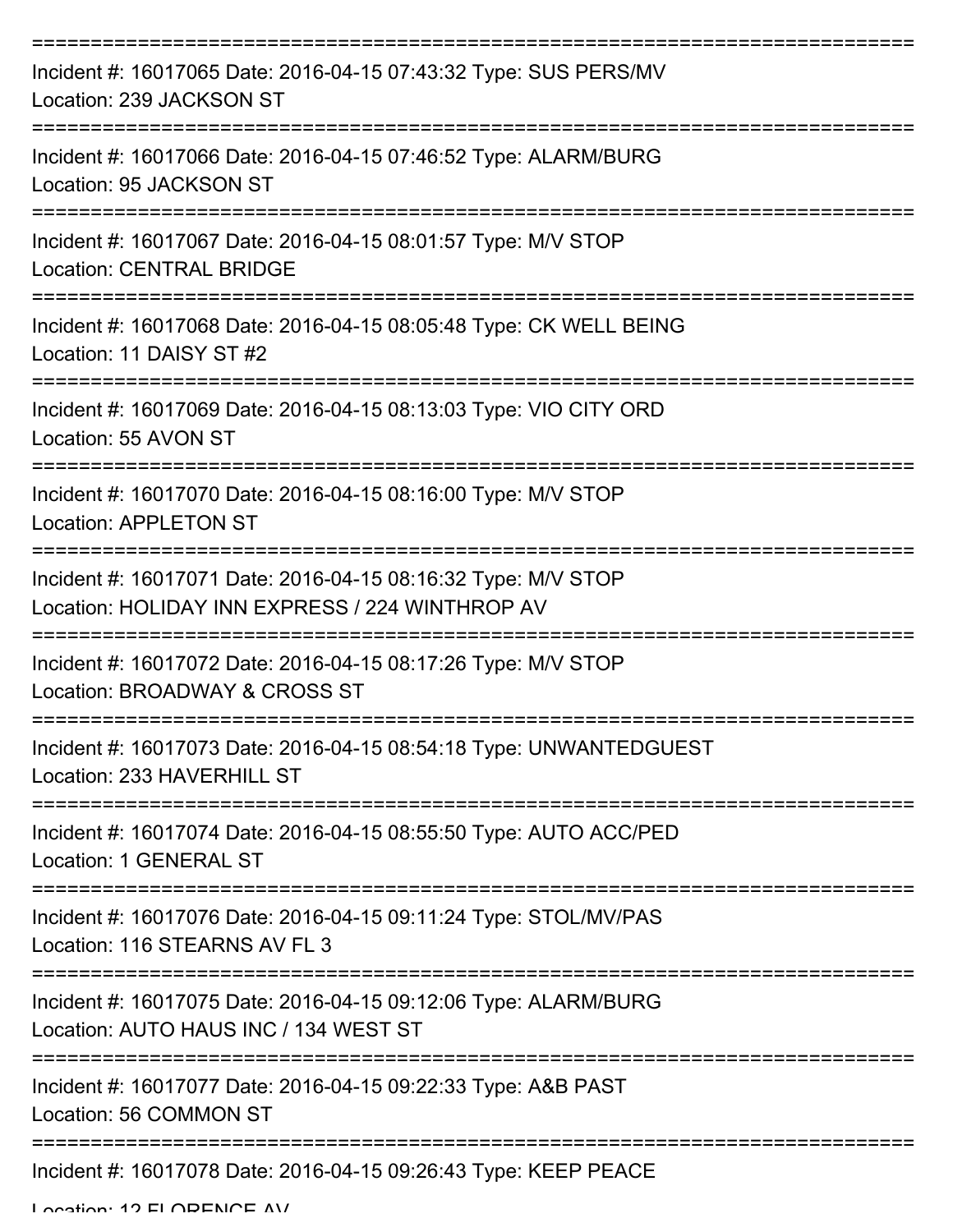| Incident #: 16017079 Date: 2016-04-15 09:33:45 Type: M/V STOP<br>Location: 406 BROADWAY                               |
|-----------------------------------------------------------------------------------------------------------------------|
| Incident #: 16017080 Date: 2016-04-15 10:00:19 Type: TOW OF M/V<br>Location: 25 N PARISH RD                           |
| Incident #: 16017081 Date: 2016-04-15 10:01:47 Type: COURT DOC SERVE<br>Location: 22 CONDUIT ST                       |
| Incident #: 16017082 Date: 2016-04-15 10:03:29 Type: THREATS<br>Location: 209 WILLOW ST FL 1                          |
| Incident #: 16017083 Date: 2016-04-15 10:07:05 Type: 209A/SERVE<br>Location: 17 ERVING AV                             |
| Incident #: 16017084 Date: 2016-04-15 10:17:52 Type: COURT DOC SERVE<br>Location: 17 ERVING AV                        |
| Incident #: 16017085 Date: 2016-04-15 10:20:39 Type: 209A/SERVE<br>Location: 145 WILLOW ST                            |
| Incident #: 16017086 Date: 2016-04-15 10:25:06 Type: INVEST CONT<br>Location: 5 PROSPECT WY                           |
| Incident #: 16017087 Date: 2016-04-15 10:25:54 Type: SUS PERS/MV<br>Location: LAWRENCE MEAT COMPANY / 264 LOWELL ST   |
| Incident #: 16017088 Date: 2016-04-15 10:27:11 Type: INVESTIGATION<br>Location: LAWRENCE HIGH SCHOOL / 71 N PARISH RD |
| Incident #: 16017089 Date: 2016-04-15 10:28:11 Type: INVESTIGATION<br>Location: LAWRENCE HIGH SCHOOL / 71 N PARISH RD |
| Incident #: 16017090 Date: 2016-04-15 10:32:03 Type: 209A/SERVE<br>Location: 143 WEST ST                              |
| Incident #: 16017091 Date: 2016-04-15 10:32:39 Type: WARRANT SERVE<br>Location: 2 APPLETON ST                         |
| Incident #: 16017092 Date: 2016-04-15 10:34:03 Type: 209A/SERVE<br>Location: 486 HAVERHILL ST                         |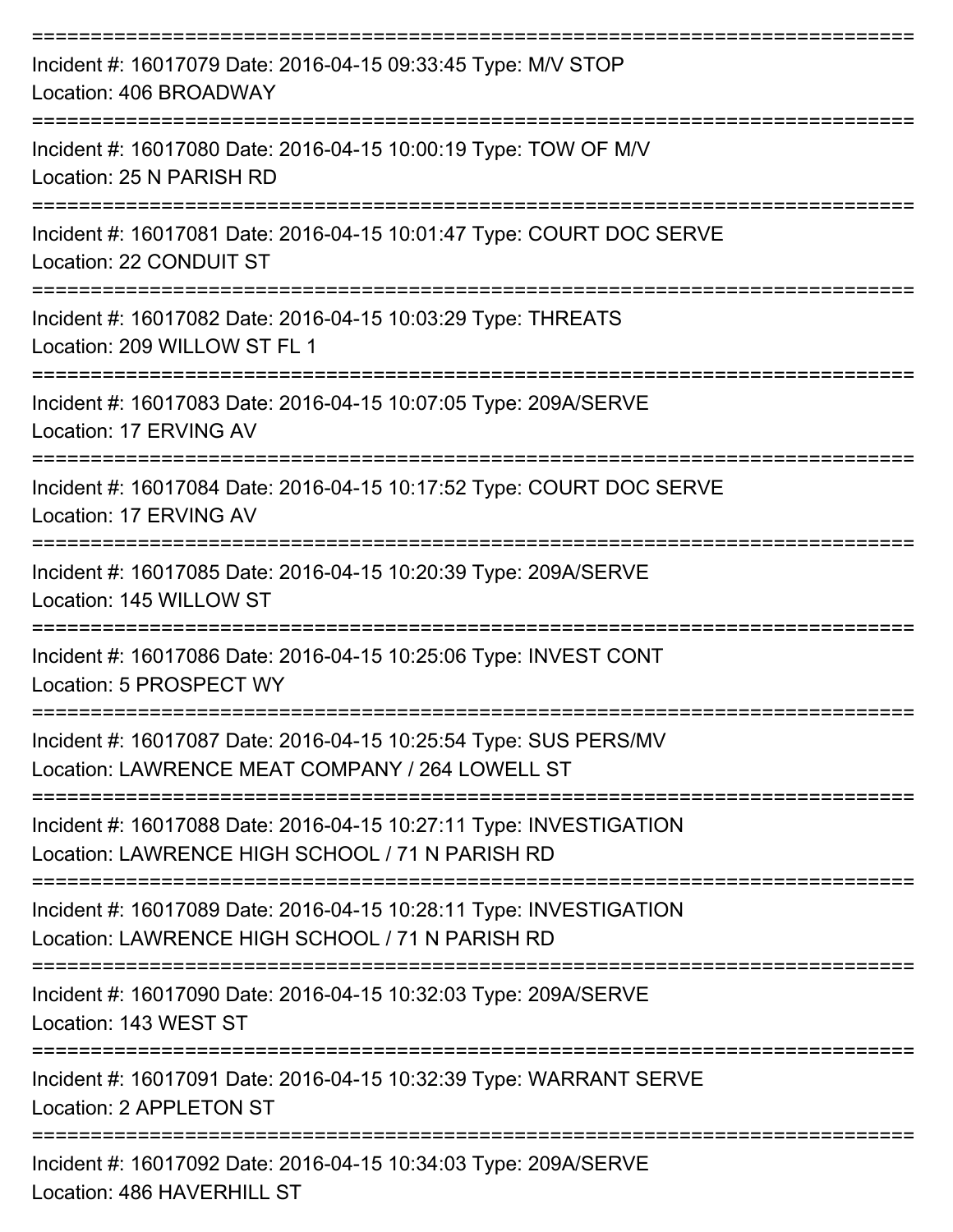Incident #: 16017093 Date: 2016-04-15 10:36:03 Type: ROBBERY ARMED Location: LAWRENCE ST & MAPLE ST =========================================================================== Incident #: 16017094 Date: 2016-04-15 10:51:35 Type: WARRANT SERVE Location: LAWRENCE POLICE DEPARTMENT / 90 LOWELL ST =========================================================================== Incident #: 16017095 Date: 2016-04-15 11:01:53 Type: M/V STOP Location: LAWRENCE ST & OAK ST =========================================================================== Incident #: 16017096 Date: 2016-04-15 11:04:56 Type: INVEST CONT Location: YMCA / 40 LAWRENCE ST =========================================================================== Incident #: 16017097 Date: 2016-04-15 11:07:23 Type: M/V STOP Location: EVERETT ST & PACKARD ST =========================================================================== Incident #: 16017098 Date: 2016-04-15 11:09:20 Type: INVESTIGATION Location: 90 LOWELL ST =========================================================================== Incident #: 16017099 Date: 2016-04-15 11:25:27 Type: MEDIC SUPPORT Location: 17 KATHERINE ST =========================================================================== Incident #: 16017100 Date: 2016-04-15 11:30:28 Type: LOCKOUT Location: 45 CROSBY ST =========================================================================== Incident #: 16017101 Date: 2016-04-15 11:33:43 Type: MV/BLOCKING Location: APPLETON ST & METHUEN ST =========================================================================== Incident #: 16017102 Date: 2016-04-15 11:39:03 Type: 209A/SERVE Location: 73 EXETER ST =========================================================================== Incident #: 16017103 Date: 2016-04-15 11:39:14 Type: LOUD NOISE Location: ELM ST & LINCOLN CT =========================================================================== Incident #: 16017104 Date: 2016-04-15 11:45:43 Type: INVEST CONT Location: 54 TEWKSBURY ST =========================================================================== Incident #: 16017105 Date: 2016-04-15 11:47:19 Type: M/V STOP Location: 207 FERRY ST =========================================================================== Incident #: 16017106 Date: 2016-04-15 11:54:15 Type: M/V STOP Location: 265 LOWELL ST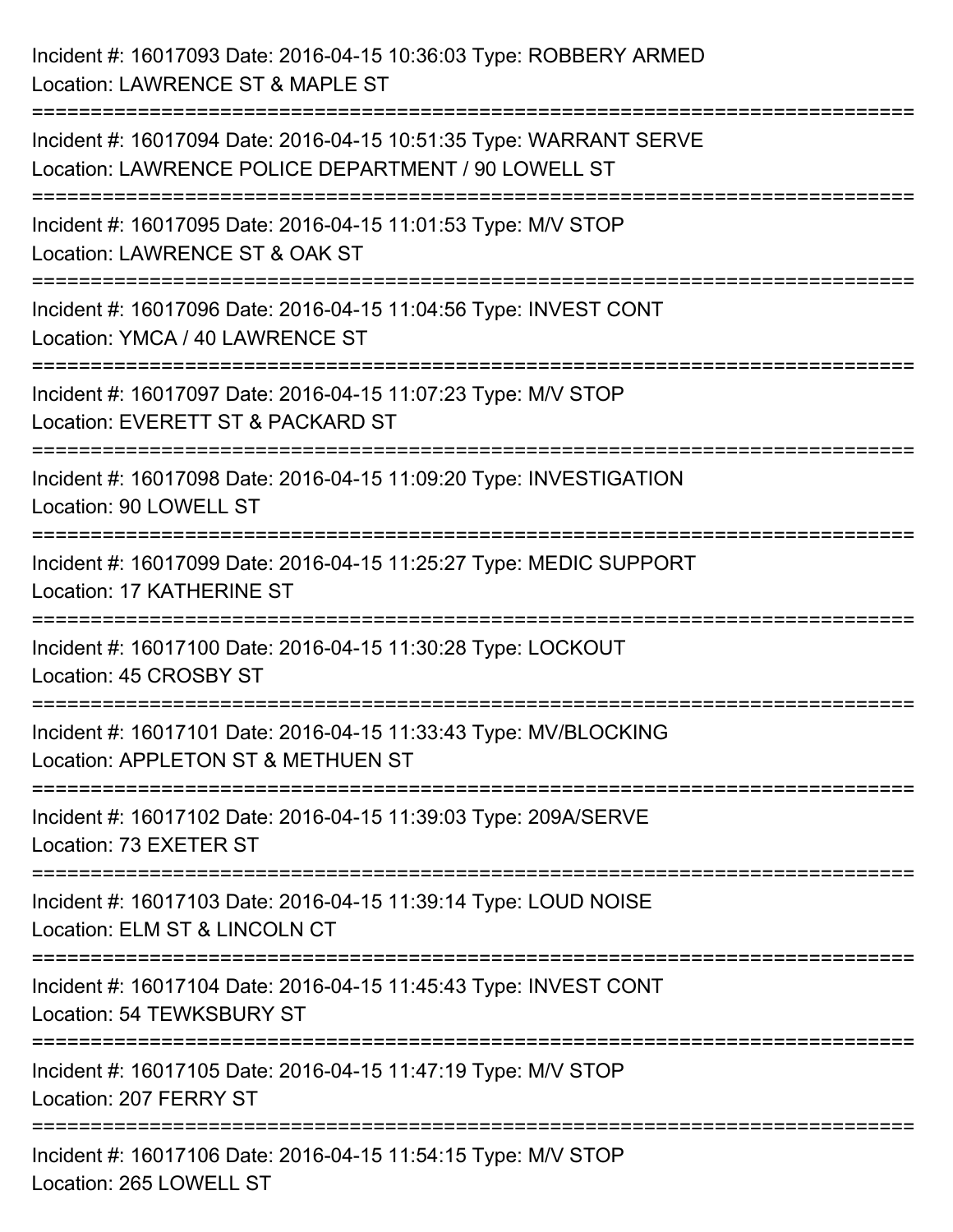| Incident #: 16017107 Date: 2016-04-15 11:55:00 Type: M/V STOP<br>Location: MERRIMACK ST & S BROADWAY                                      |
|-------------------------------------------------------------------------------------------------------------------------------------------|
| -------------------------------<br>Incident #: 16017108 Date: 2016-04-15 11:59:45 Type: M/V STOP<br>Location: CVS PHARMACY / 266 BROADWAY |
| Incident #: 16017109 Date: 2016-04-15 12:05:57 Type: M/V STOP<br>Location: BOXFORD ST & WINTHROP AV                                       |
| Incident #: 16017110 Date: 2016-04-15 12:07:38 Type: M/V STOP<br>Location: 207 BOXFORD ST                                                 |
| Incident #: 16017111 Date: 2016-04-15 12:12:28 Type: M/V STOP<br>Location: HAVERHILL ST & OXFORD ST<br>=============================      |
| Incident #: 16017112 Date: 2016-04-15 12:13:52 Type: M/V STOP<br>Location: FRANKLIN ST & HAVERHILL ST                                     |
| Incident #: 16017113 Date: 2016-04-15 12:23:39 Type: ANIMAL COMPL<br>Location: 51 S BOWDOIN ST                                            |
| Incident #: 16017114 Date: 2016-04-15 12:29:11 Type: M/V STOP<br>Location: BOXFORD ST & WINTHROP AV                                       |
| Incident #: 16017115 Date: 2016-04-15 12:29:23 Type: COURT DOC SERVE<br>Location: 161 PARK ST                                             |
| :====================<br>Incident #: 16017118 Date: 2016-04-15 12:31:20 Type: 209A/SERVE<br>Location: 163 PARK ST                         |
| Incident #: 16017116 Date: 2016-04-15 12:31:31 Type: M/V STOP<br>Location: ARCHER ST & WEST ST                                            |
| Incident #: 16017117 Date: 2016-04-15 12:36:02 Type: PARK & WALK<br>Location: BRADFORD ST & BROADWAY                                      |
| Incident #: 16017119 Date: 2016-04-15 12:36:54 Type: M/V STOP<br>Location: HAMPSHIRE ST & TREMONT ST                                      |
| Incident #: 16017120 Date: 2016-04-15 12:40:08 Type: 209A/SERVE<br>Location: 161 PARK ST                                                  |

===========================================================================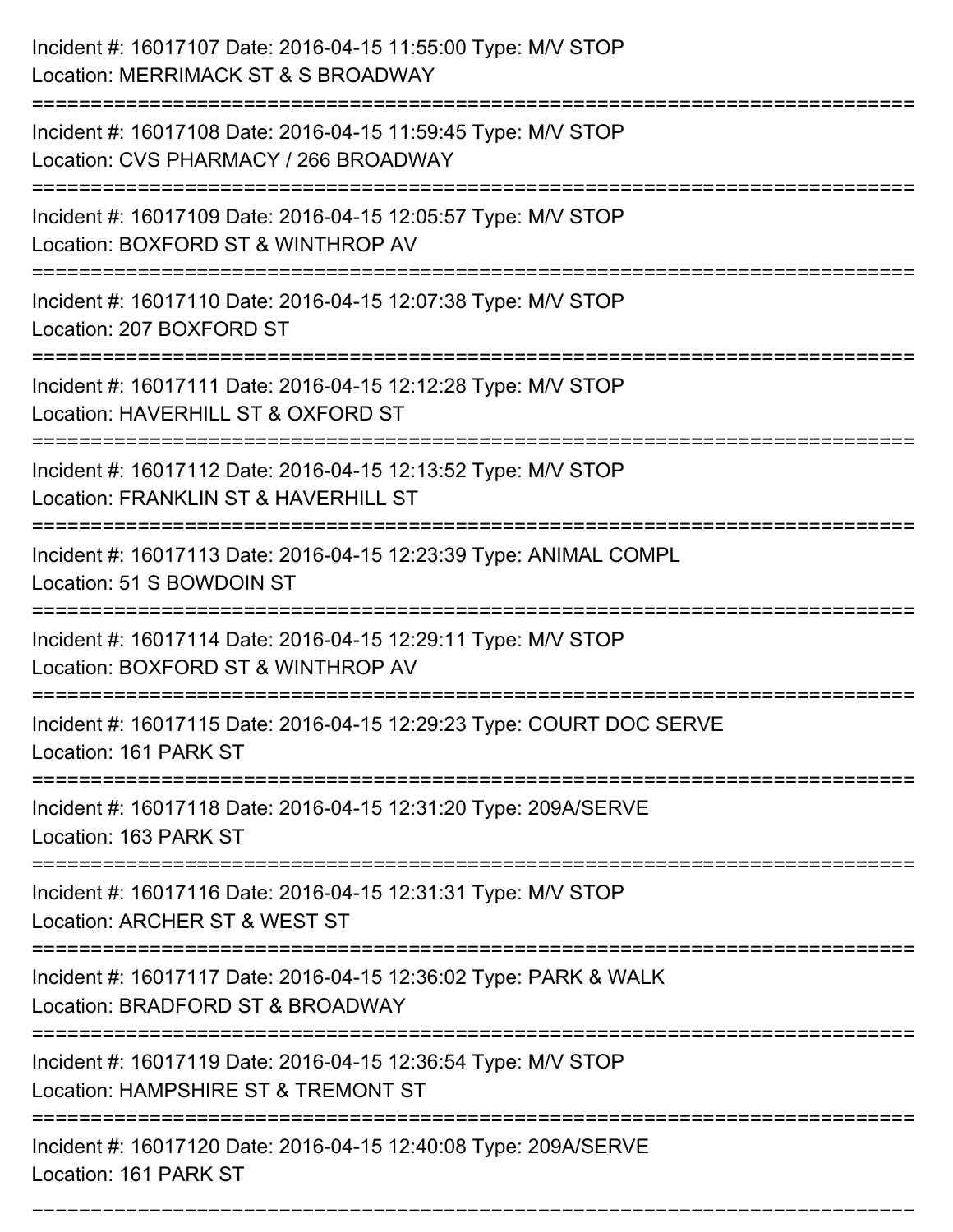| Incident #: 16017121 Date: 2016-04-15 12:41:56 Type: 209A/SERVE<br>Location: 161 PARK ST                                     |
|------------------------------------------------------------------------------------------------------------------------------|
| Incident #: 16017122 Date: 2016-04-15 12:43:06 Type: 209A/SERVE<br>Location: 161 PARK ST                                     |
| Incident #: 16017123 Date: 2016-04-15 12:45:02 Type: COURT DOC SERVE<br>Location: 2 FERGUSON ST                              |
| Incident #: 16017124 Date: 2016-04-15 12:45:59 Type: COURT DOC SERVE<br>Location: 2 FERGUSON ST                              |
| Incident #: 16017125 Date: 2016-04-15 12:48:23 Type: WIRE DOWN<br>Location: 263 JACKSON ST<br>============================== |
| Incident #: 16017126 Date: 2016-04-15 12:49:49 Type: M/V STOP<br>Location: MCDONALDS / 50 BROADWAY                           |
| Incident #: 16017127 Date: 2016-04-15 12:51:29 Type: TOW/REPOSSED<br><b>Location: 8 LEXINGTON ST</b>                         |
| Incident #: 16017129 Date: 2016-04-15 12:52:02 Type: THREATS<br>Location: 85 NESMITH ST                                      |
| Incident #: 16017128 Date: 2016-04-15 12:52:50 Type: TOW/REPOSSED<br>Location: 247 ANDOVER ST                                |
| Incident #: 16017130 Date: 2016-04-15 13:03:38 Type: AUTO ACC/NO PI<br>Location: 425 ESSEX ST                                |
| Incident #: 16017131 Date: 2016-04-15 13:07:19 Type: GENERAL SERV<br>Location: 200 COMMON ST                                 |
| Incident #: 16017132 Date: 2016-04-15 13:27:48 Type: M/V STOP<br>Location: 398 ESSEX ST                                      |
| Incident #: 16017133 Date: 2016-04-15 13:32:17 Type: ALARM/BURG<br>Location: 204 WALNUT ST                                   |
| Incident #: 16017134 Date: 2016-04-15 13:42:58 Type: ALARM/BURG<br>Location: 269 JACKSON ST                                  |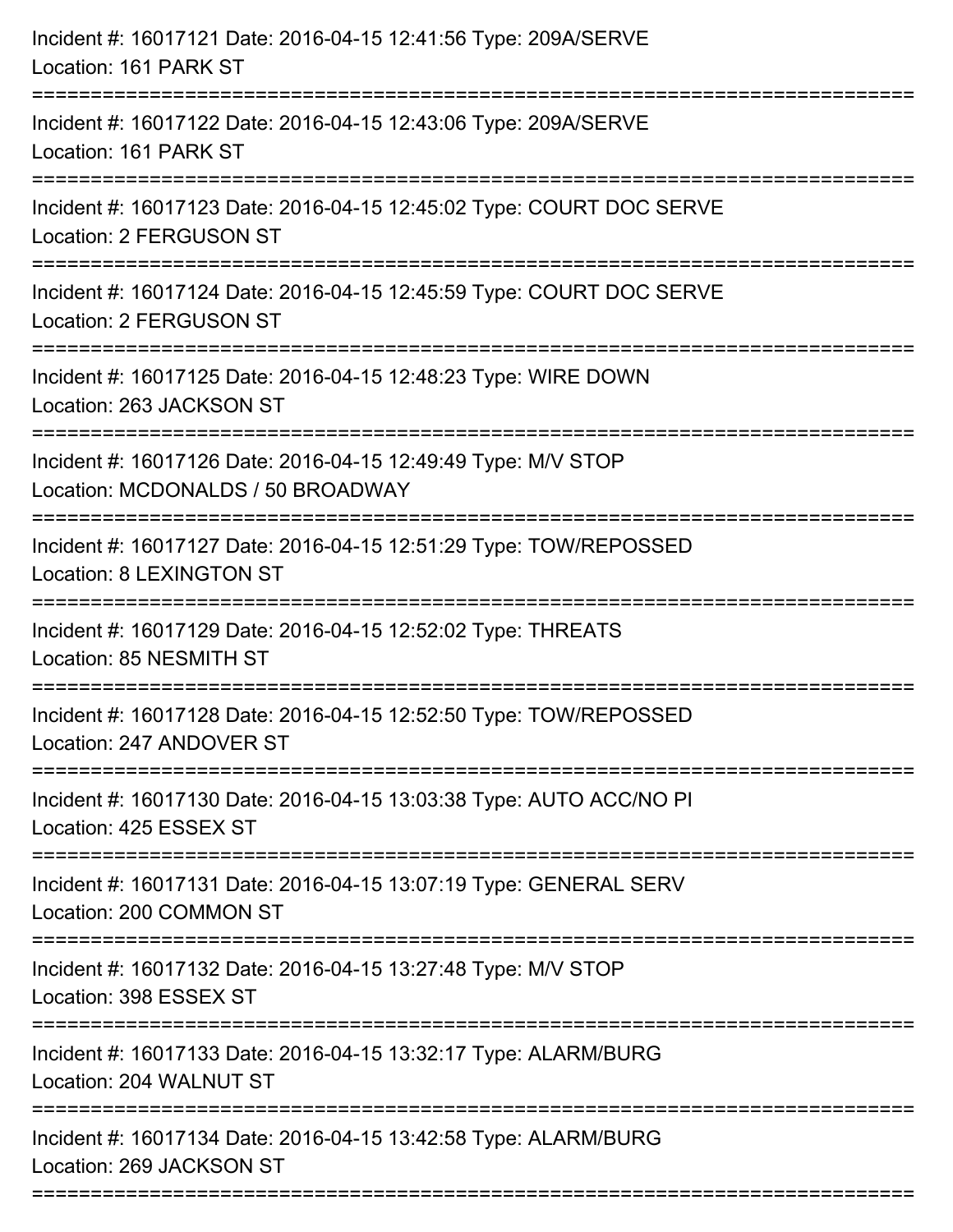Location: 317 HAMPSHIRE ST

| Incident #: 16017136 Date: 2016-04-15 13:54:46 Type: LARCENY/PAST<br>Location: 119 STEARNS AV                       |
|---------------------------------------------------------------------------------------------------------------------|
| Incident #: 16017137 Date: 2016-04-15 13:59:17 Type: MEDIC SUPPORT<br>Location: 265 ESSEX ST                        |
| Incident #: 16017138 Date: 2016-04-15 14:01:07 Type: DRUG VIO<br>Location: S UNION ST & SALEM ST                    |
| Incident #: 16017139 Date: 2016-04-15 14:03:24 Type: KEEP PEACE<br>Location: LAWRENCE SUPERIOR COURT / APPLETON WAY |
| Incident #: 16017140 Date: 2016-04-15 14:18:30 Type: RECOV/STOL/MV<br>Location: 5 FITZ ST                           |
| Incident #: 16017141 Date: 2016-04-15 14:26:45 Type: WOMAN DOWN<br>Location: MERRIMACK ST & S CANAL ST              |
| Incident #: 16017142 Date: 2016-04-15 14:29:23 Type: SUS PERS/MV<br>Location: 19 POPLAR ST                          |
| Incident #: 16017143 Date: 2016-04-15 14:41:51 Type: THREATS<br>Location: 85 NESMITH ST                             |
| Incident #: 16017144 Date: 2016-04-15 14:52:34 Type: INVESTIGATION<br>Location: 90 LOWELL ST                        |
| Incident #: 16017145 Date: 2016-04-15 15:07:54 Type: HARASSMENT<br>Location: 121 GARDEN ST FL 2                     |
| Incident #: 16017146 Date: 2016-04-15 15:13:31 Type: MISSING PERS<br>Location: 165 CRAWFORD ST                      |
| Incident #: 16017147 Date: 2016-04-15 15:27:06 Type: KEEP PEACE<br>Location: 62 HAMPSHIRE ST                        |
| Incident #: 16017148 Date: 2016-04-15 15:28:01 Type: SHOPLIFTING<br>Location: 5 JACKSON ST                          |
| ==================                                                                                                  |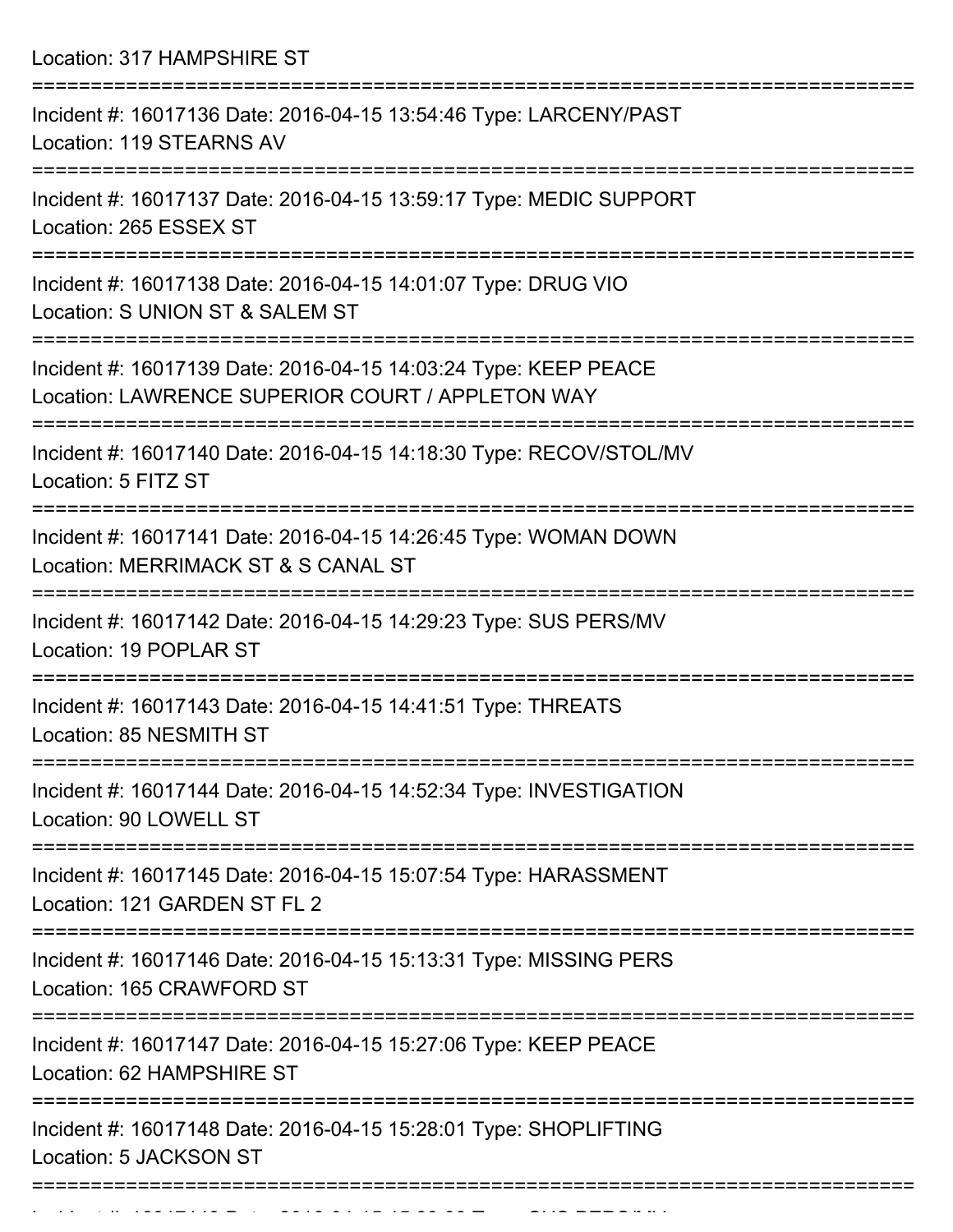Location: 375 LAWRENCE ST =========================================================================== Incident #: 16017150 Date: 2016-04-15 15:37:18 Type: UNWANTEDGUEST Location: 161 S UNION ST #3C =========================================================================== Incident #: 16017151 Date: 2016-04-15 15:47:19 Type: GENERAL SERV Location: 90 LOWELL ST =========================================================================== Incident #: 16017152 Date: 2016-04-15 15:58:23 Type: LOUD NOISE Location: 8 WARREN ST =========================================================================== Incident #: 16017153 Date: 2016-04-15 16:04:48 Type: SUS PERS/MV Location: OASIS ADULT HEALTH CENTER / 120 BROADWAY =========================================================================== Incident #: 16017154 Date: 2016-04-15 16:12:00 Type: THREATS Location: 51 BASSWOOD ST #2ND =========================================================================== Incident #: 16017155 Date: 2016-04-15 16:14:39 Type: A&B PAST Location: 68 DUCKETT AV #36-1 =========================================================================== Incident #: 16017156 Date: 2016-04-15 16:20:09 Type: M/V STOP Location: BROADWAY & TREMONT ST =========================================================================== Incident #: 16017157 Date: 2016-04-15 16:29:49 Type: AUTO ACC/NO PI Location: 499 ESSEX ST =========================================================================== Incident #: 16017158 Date: 2016-04-15 16:31:57 Type: AUTO ACC/NO PI Location: BRADFORD ST & BROADWAY =========================================================================== Incident #: 16017159 Date: 2016-04-15 16:36:18 Type: MISSING PERS Location: WEATHERBEE SCHOOL / 75 NEWTON ST =========================================================================== Incident #: 16017160 Date: 2016-04-15 16:40:04 Type: KEEP PEACE Location: 448 HAMPSHIRE ST FL 3RD =========================================================================== Incident #: 16017161 Date: 2016-04-15 16:45:58 Type: MEDIC SUPPORT Location: 233 WATER ST #APT14 =========================================================================== Incident #: 16017162 Date: 2016-04-15 16:55:42 Type: TENANT PROB Location: 36 ANDOVER ST FL 3

===========================================================================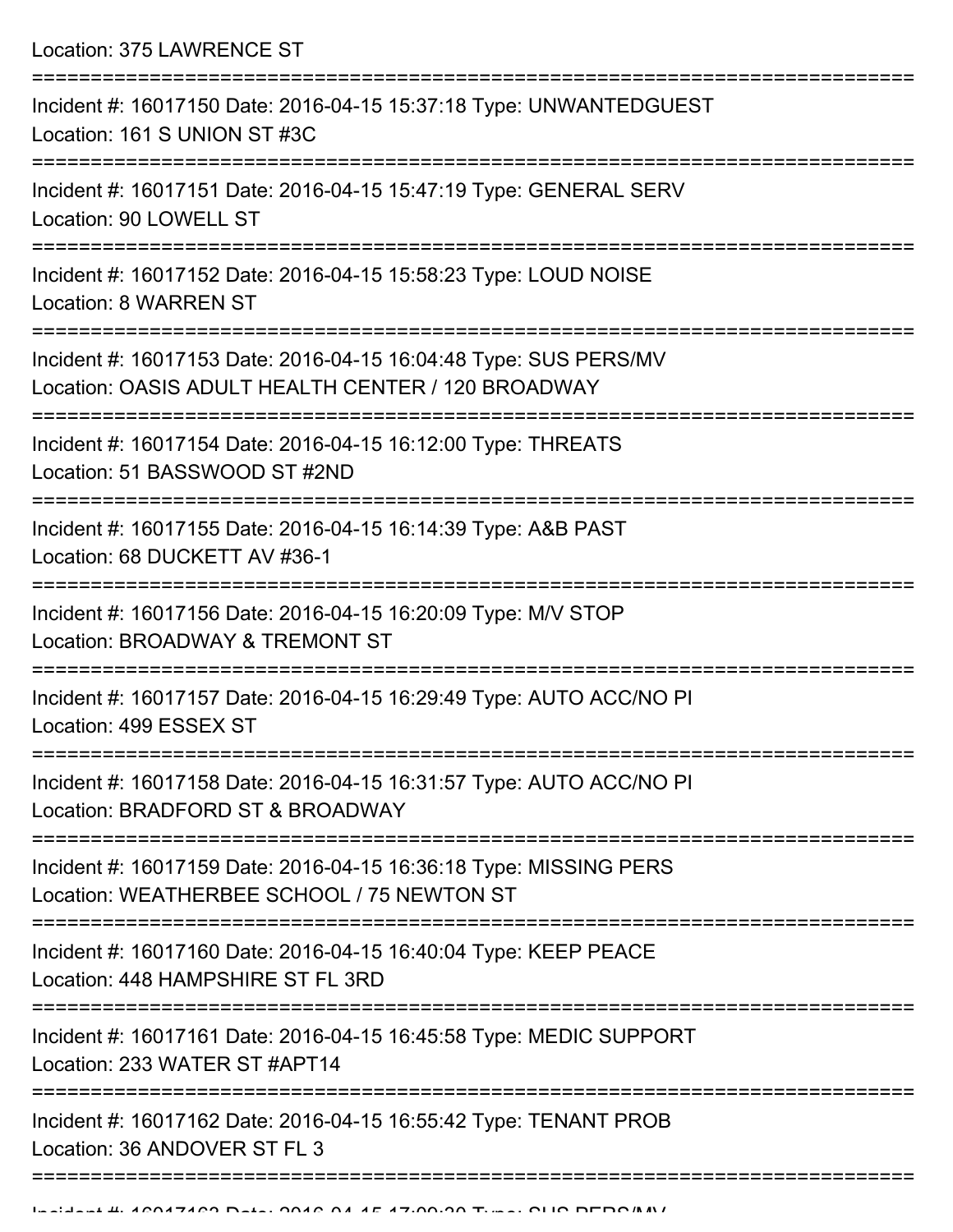| Location: ESSEX ST & NESMITH ST                                                                                                         |
|-----------------------------------------------------------------------------------------------------------------------------------------|
| Incident #: 16017164 Date: 2016-04-15 17:12:21 Type: ALARM/BURG<br>Location: 10 BALLARD RD                                              |
| Incident #: 16017165 Date: 2016-04-15 17:25:04 Type: SPECIAL CHECK<br>Location: WEATHERBEE SCHOOL / 75 NEWTON ST                        |
| Incident #: 16017166 Date: 2016-04-15 17:26:36 Type: M/V STOP<br>Location: 55 KINGSTON ST                                               |
| Incident #: 16017167 Date: 2016-04-15 17:28:35 Type: CK WELL BEING<br>Location: S BROADWAY & SALEM                                      |
| Incident #: 16017168 Date: 2016-04-15 17:30:56 Type: SUICIDE ATTEMPT<br>Location: 61 MAY ST FL 2                                        |
| Incident #: 16017170 Date: 2016-04-15 17:43:50 Type: TENANT PROB<br>Location: 29 BOEHM ST                                               |
| Incident #: 16017169 Date: 2016-04-15 17:44:19 Type: HIT & RUN PED<br>Location: 265 ESSEX ST                                            |
| Incident #: 16017171 Date: 2016-04-15 17:49:25 Type: LOUD NOISE<br>Location: 0 MONTGOMERY ST                                            |
| ------------------------------<br>Incident #: 16017172 Date: 2016-04-15 17:55:39 Type: DISORDERLY<br>Location: 204 S UNION ST FL 3      |
| Incident #: 16017173 Date: 2016-04-15 18:01:58 Type: M/V STOP<br>Location: BROADWAY & CONCORD ST                                        |
| Incident #: 16017174 Date: 2016-04-15 18:06:28 Type: MISSING PERS<br>Location: 110 AMES ST                                              |
| :==================================<br>Incident #: 16017175 Date: 2016-04-15 18:06:44 Type: M/V STOP<br>Location: BROADWAY & CONCORD ST |
| Incident #: 16017176 Date: 2016-04-15 18:08:26 Type: M/V STOP<br>Location: MERRIMACK ST & S BROADWAY                                    |
| Incident #: 16017177 Date: 2016-04-15 18:13:16 Type: AUTO ACC/NO PI                                                                     |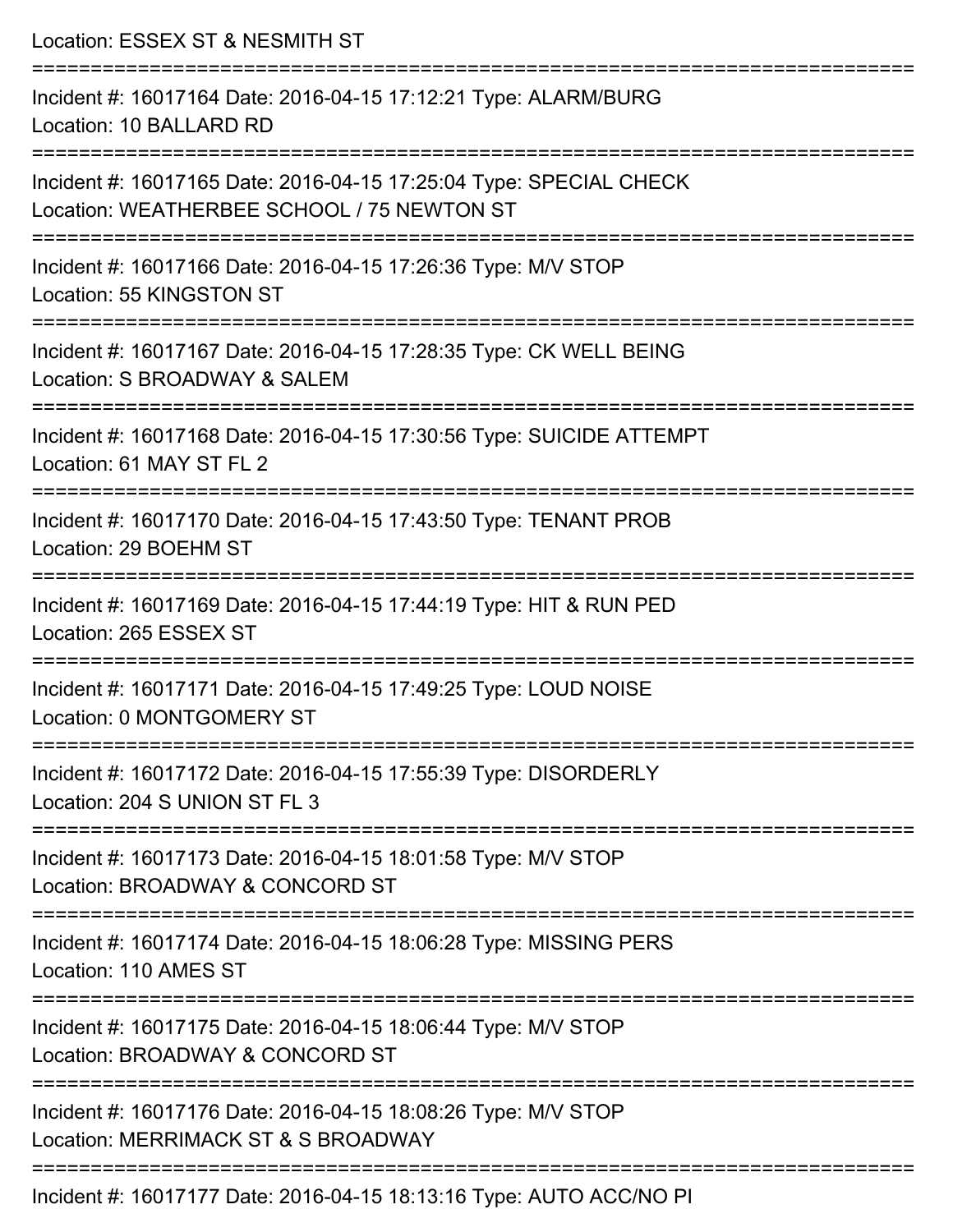| Incident #: 16017178 Date: 2016-04-15 18:24:42 Type: MEDIC SUPPORT<br>Location: 17 BROMFIELD ST                              |
|------------------------------------------------------------------------------------------------------------------------------|
| Incident #: 16017180 Date: 2016-04-15 18:33:46 Type: GENERAL SERV<br>Location: PARTHUM SCHOOL / 255 E HAVERHILL ST           |
| Incident #: 16017179 Date: 2016-04-15 18:33:57 Type: SHOPLIFTING<br>Location: DEMOULAS MARKET / 700 ESSEX ST                 |
| Incident #: 16017181 Date: 2016-04-15 18:41:14 Type: E911 HANGUP<br>Location: 117 GARDEN ST                                  |
| Incident #: 16017182 Date: 2016-04-15 18:50:50 Type: M/V STOP<br>Location: 45 BROADWAY                                       |
| Incident #: 16017183 Date: 2016-04-15 18:51:23 Type: M/V STOP<br>Location: ERVING AV & LAWRENCE ST                           |
| Incident #: 16017184 Date: 2016-04-15 18:57:56 Type: M/V STOP<br>Location: 52 MILTON ST                                      |
| Incident #: 16017185 Date: 2016-04-15 18:59:22 Type: SUS PERS/MV<br>Location: OREGON AV & TOWER HILL ST                      |
| ======================<br>Incident #: 16017186 Date: 2016-04-15 19:02:35 Type: M/V STOP<br>Location: AMES ST & PROVIDENCE ST |
| Incident #: 16017187 Date: 2016-04-15 19:03:37 Type: M/V STOP<br>Location: PARK ST & SPRUCE ST                               |
| Incident #: 16017188 Date: 2016-04-15 19:06:47 Type: M/V STOP<br>Location: BROADWAY & VALLEY ST                              |
| Incident #: 16017189 Date: 2016-04-15 19:12:55 Type: BUILDING CHK<br>Location: 175 HAVERHILL ST                              |
| ========================<br>Incident #: 16017190 Date: 2016-04-15 19:28:01 Type: M/V STOP<br>Location: 198 BROADWAY          |
| Incident #: 16017191 Date: 2016-04-15 19:39:02 Type: LARCENY/ATTMEPT                                                         |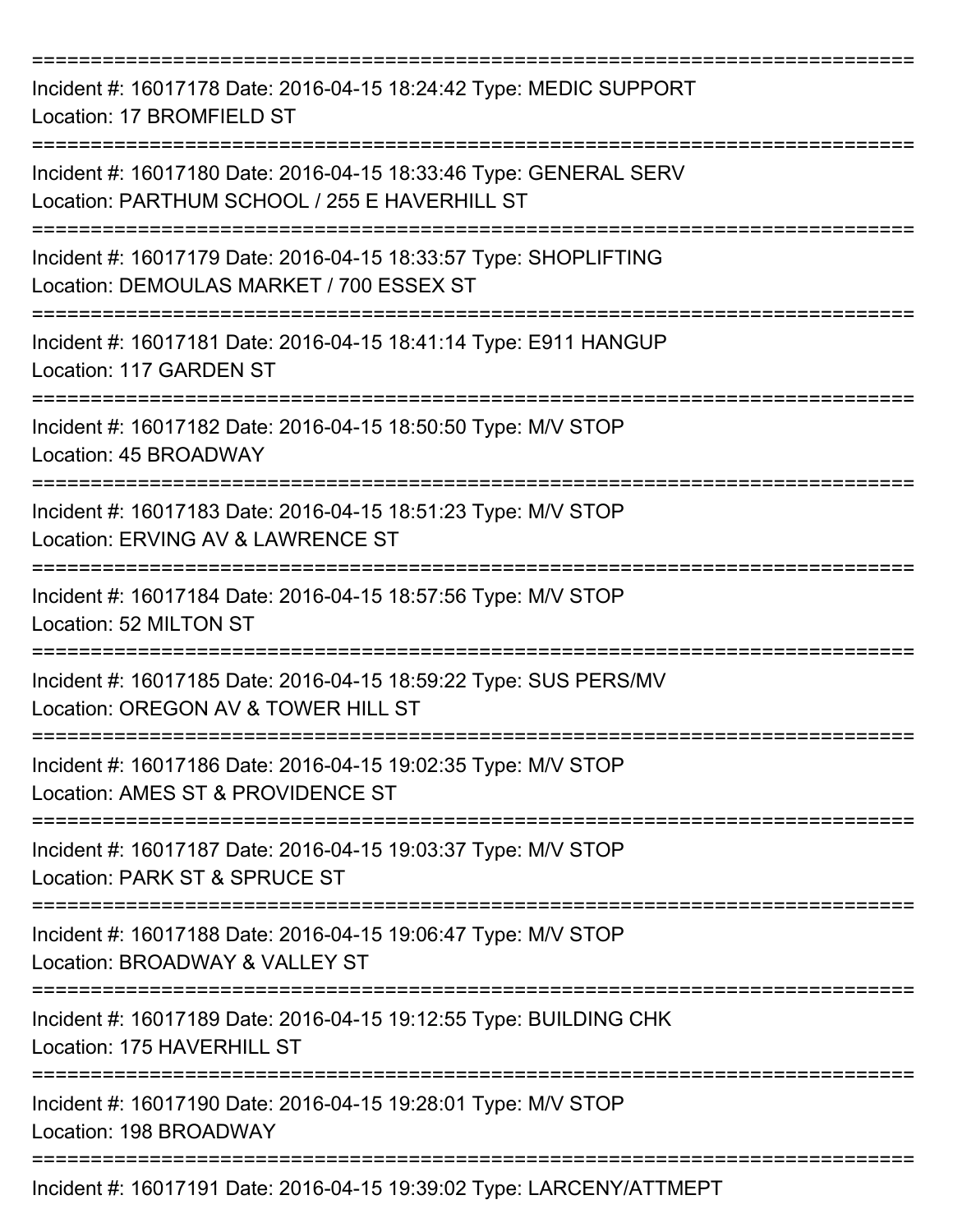| Incident #: 16017192 Date: 2016-04-15 19:42:57 Type: M/V STOP<br>Location: 700 ESSEX ST                         |
|-----------------------------------------------------------------------------------------------------------------|
| Incident #: 16017193 Date: 2016-04-15 20:01:18 Type: SUS PERS/MV<br><b>Location: 1 CONGRESS ST</b>              |
| Incident #: 16017194 Date: 2016-04-15 20:02:56 Type: AUTO ACC/PI<br>Location: PARK ST & WALNUT ST               |
| Incident #: 16017195 Date: 2016-04-15 20:11:41 Type: BUILDING CHK<br>Location: WEATHERBEE SCHOOL / 75 NEWTON ST |
| Incident #: 16017196 Date: 2016-04-15 20:44:05 Type: DISTURBANCE<br>Location: 23 SPRINGFIELD ST                 |
| Incident #: 16017197 Date: 2016-04-15 20:44:50 Type: UNWANTEDGUEST<br>Location: 349 ESSEX ST #3A                |
| Incident #: 16017198 Date: 2016-04-15 20:56:12 Type: FIGHT<br>Location: 31 BASSWOOD ST #1<br>===========        |
| Incident #: 16017199 Date: 2016-04-15 20:56:36 Type: M/V STOP<br>Location: NORTH PARRISH AND OSGOOD ST          |
| Incident #: 16017200 Date: 2016-04-15 20:58:31 Type: ALARM/BURG<br>Location: 7A BROADWAY                        |
| Incident #: 16017201 Date: 2016-04-15 20:59:38 Type: FIGHT<br>Location: ANDOVER ST & S UNION ST                 |
| Incident #: 16017202 Date: 2016-04-15 21:13:49 Type: MISSING PERS<br>Location: 70 N PARISH RD                   |
| Incident #: 16017204 Date: 2016-04-15 21:18:40 Type: FIRE<br>Location: 15 MCAULIFFE AV                          |
| Incident #: 16017203 Date: 2016-04-15 21:19:05 Type: FIRE<br>Location: 15 MCCARTHY RD                           |
| Incident #: 16017205 Date: 2016-04-15 21:40:38 Type: MV/BLOCKING                                                |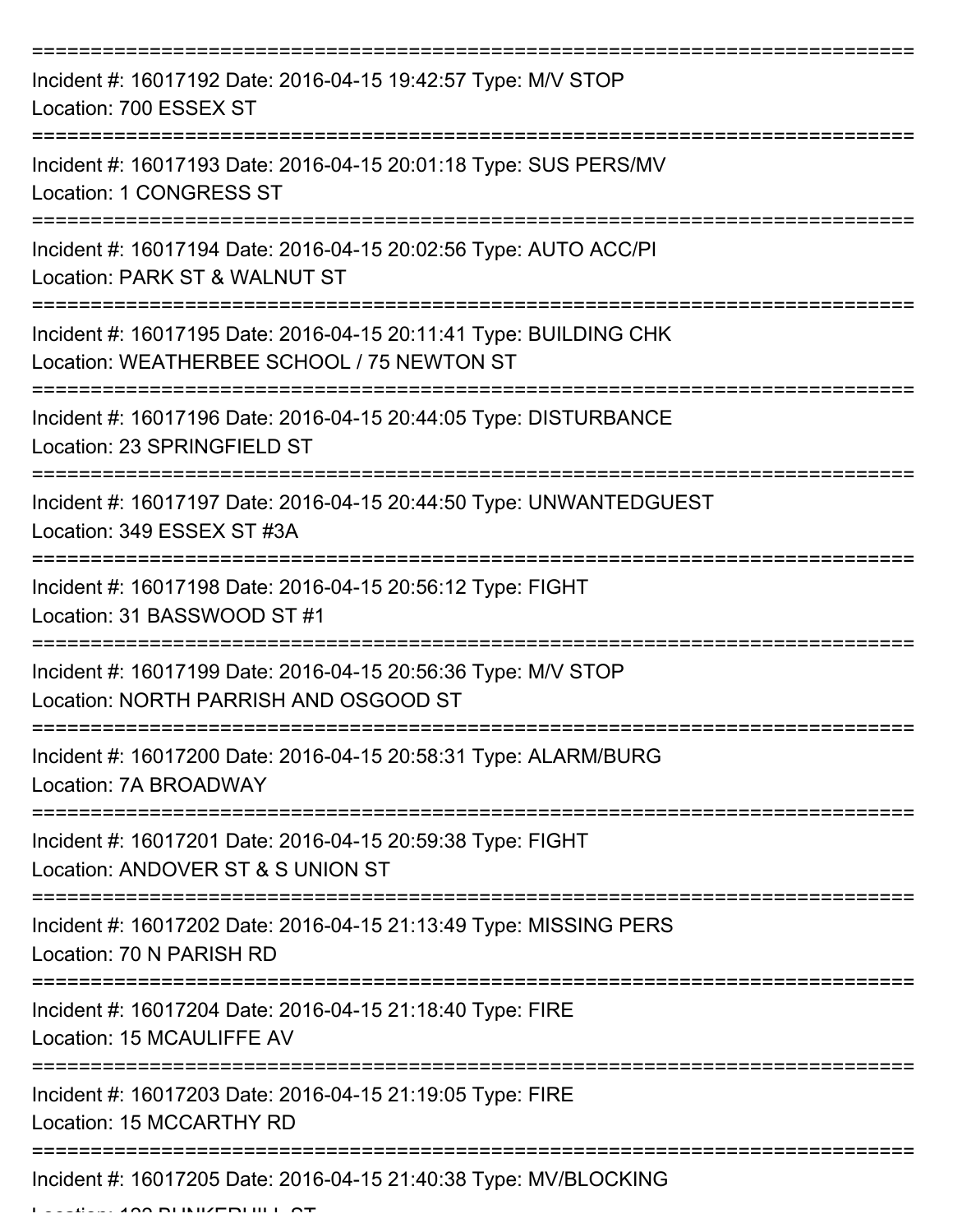| Incident #: 16017206 Date: 2016-04-15 21:43:22 Type: SUS PERS/MV<br>Location: 29 BASSWOOD ST              |
|-----------------------------------------------------------------------------------------------------------|
| Incident #: 16017207 Date: 2016-04-15 21:47:13 Type: NOISE ORD<br>Location: 27 ELM ST                     |
| Incident #: 16017208 Date: 2016-04-15 21:55:28 Type: 911 HANG UP<br>Location: 114 BAILEY ST #2            |
| Incident #: 16017209 Date: 2016-04-15 21:58:55 Type: M/V STOP<br>Location: ESSEX ST & NEWBURY ST          |
| Incident #: 16017210 Date: 2016-04-15 22:03:47 Type: MEDIC SUPPORT<br>Location: 35 ROBINSON CT            |
| Incident #: 16017211 Date: 2016-04-15 22:06:40 Type: ALARM/BURG<br>Location: 207 HAVERHILL ST             |
| Incident #: 16017212 Date: 2016-04-15 22:13:05 Type: LOUD NOISE<br>Location: PARKER ST & SPRINGFIELD ST   |
| Incident #: 16017213 Date: 2016-04-15 22:15:20 Type: ALARM/BURG<br>Location: 576 HAVERHILL ST             |
| Incident #: 16017214 Date: 2016-04-15 22:16:46 Type: LOUD NOISE<br>Location: 129 SPRINGFIELD ST FL 2      |
| Incident #: 16017215 Date: 2016-04-15 22:18:50 Type: UNWANTEDGUEST<br>Location: 70 EASTON ST              |
| Incident #: 16017216 Date: 2016-04-15 22:22:44 Type: MEDIC SUPPORT<br>Location: 65 UNION ST #109          |
| Incident #: 16017218 Date: 2016-04-15 22:25:35 Type: CK WELL BEING<br>Location: 22 IRENE ST               |
| Incident #: 16017217 Date: 2016-04-15 22:26:33 Type: AUTO ACC/UNK PI<br>Location: WENDYS / 99 WINTHROP AV |
| Incident #: 16017219 Date: 2016-04-15 22:38:36 Type: M/V STOP                                             |

Location: ESSEY ST & HINION ST